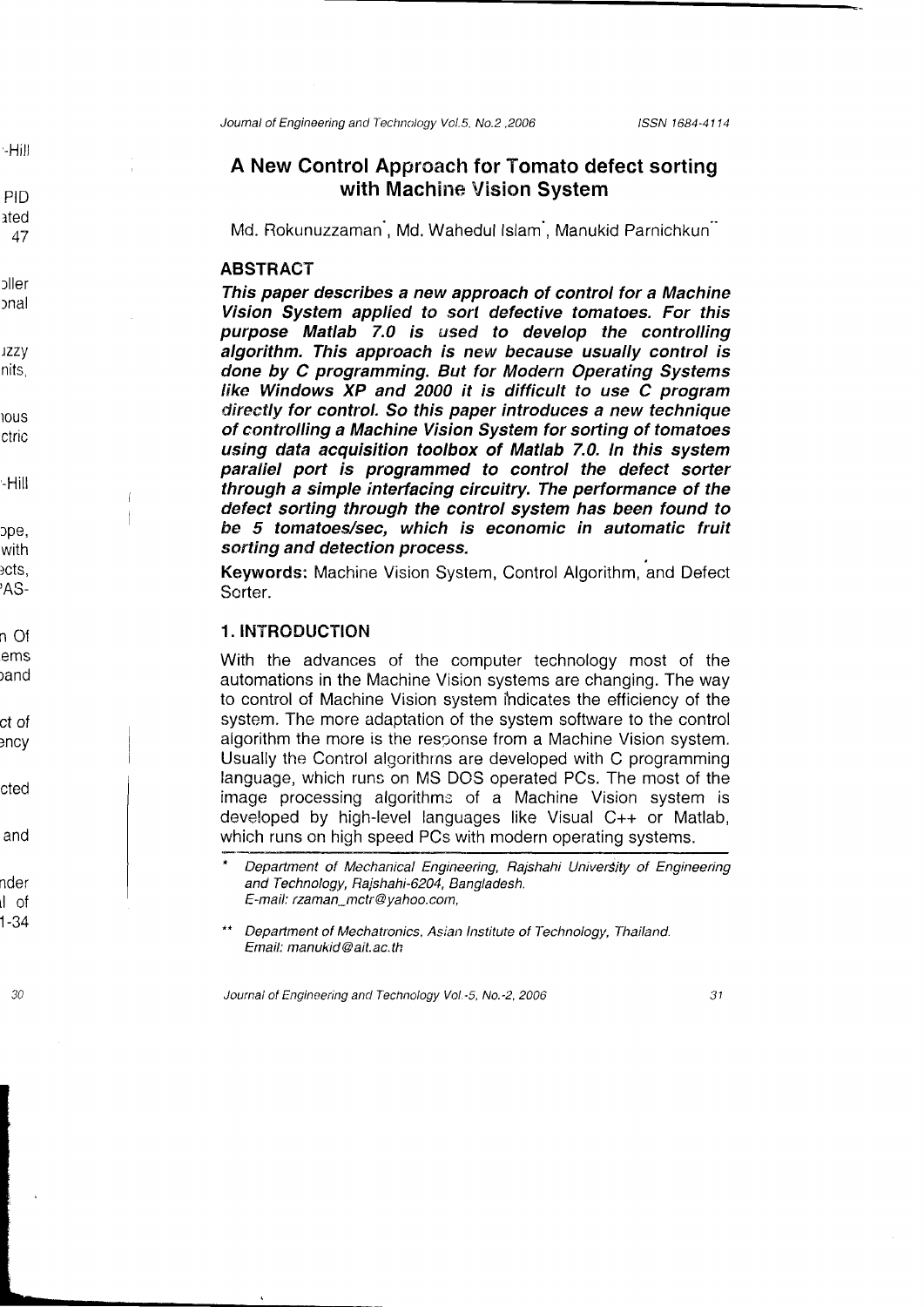In order to integrate all the algorithms for Machine Vision system unique control architecture is needed.

Machine Vision Control architecture senses the inputs of the sensors in the form of visual information from the specified port of the controller and gives the desired response io the actuators to sort the defected fruits in case of fruit insoection.

For this competitive age of technology we should look forward to develop our controlling system using some algorithm or software, which can be developed fast and implemented in a real application. Now a day, the computing systems and its operating systems also changing so the controlling systems should match with it and run fast. To meet these requirements we are proposing a new technique to control a real application like defect sorter by programming the parallel port using Matlab [1].

Parallel port is a simple and inexpensive tool for building computer controlled devices and projects. The simplicity and ease of programming makes parallel port popular in electronics world [2]. The parallel port in the original IBM PC, and any port that emulates the original port's design, is sometimes called the SPP, for standard parallel port, even though the original port had no written standard beyond the schematic diagrams and documentation for the IBM PC [3]. PC parallel port is 25 pins D-shaped female connector in the back of the computer. lt is normally used for connecting computer to printer, but many other types of hardware for that port is available today [4]. MATLAB and the Data Acquisition Toolbox create a unique environment to communicate with a digital device. MATLAB provides us with a simple programming language to construct and build the logical framework necessary to drive the digital device. In addition MATLAB offers a variety of tools to construct the graphical user interface. The Data Acquisition Toolbox provides support for communicating with digital devices through the digital inpuVoutput or DIO objects. The R13 release of the Data Acquisition Toolbox now includes a parallel port adaptor that enables us to use the parallel port as 17 lines of digital input and output. The advantage of using a DIO object in MATLAB is that the DIO object is portable across supported hardware, assuming that the hardware provides similar capabilities [5].

#### 2. BACKGROUND

In review of the control approaches used so far we have seen that most control systems in Machine Vision used PC (Personal Computer) s or DSP (Digital Signal Processor) as controller, which

Journal of Engineering and Technology Vol.-5, No.-2, 2006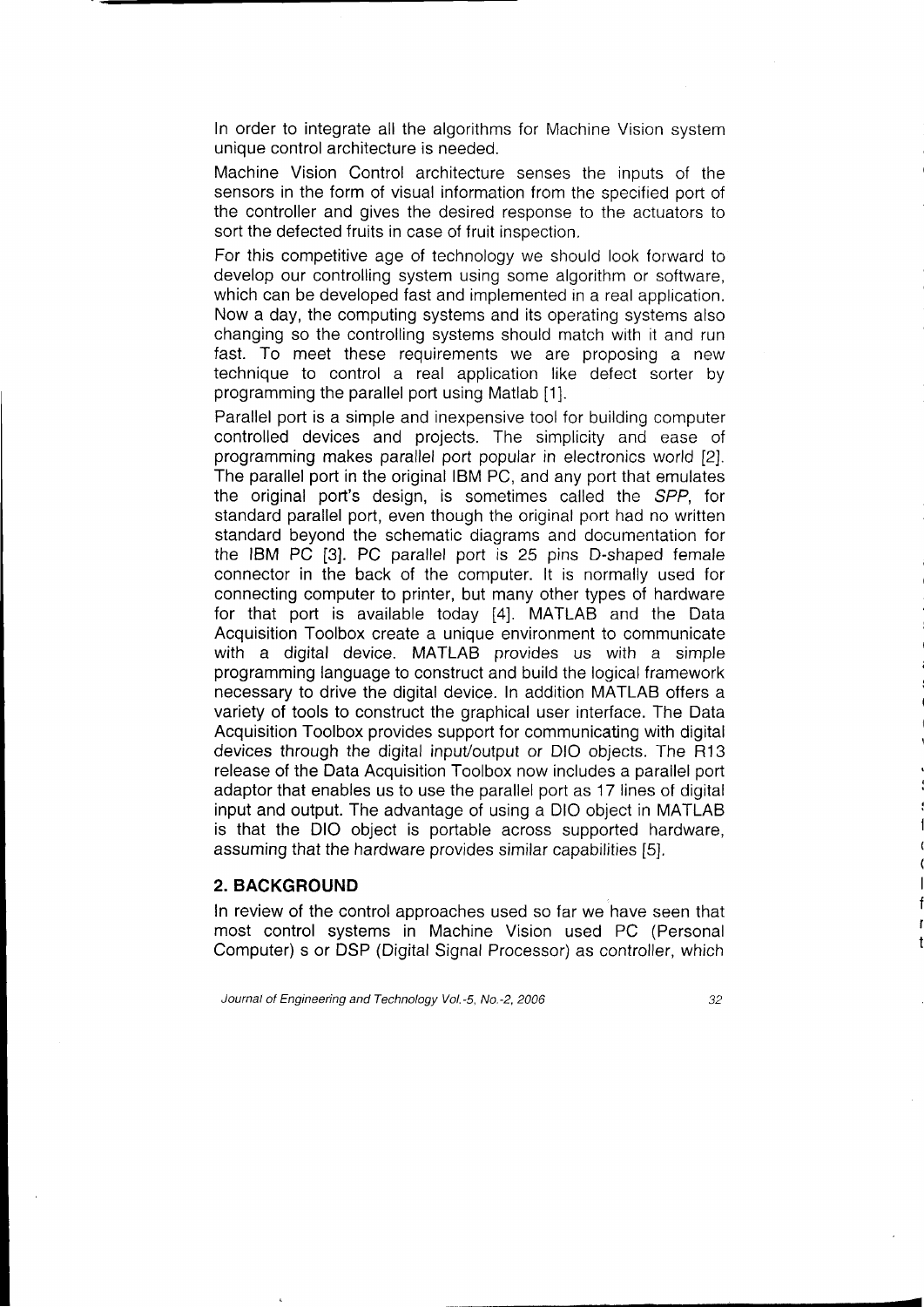is based on C or Visual C++ Languages and fruits are sorted according to algorithms by a sorting unit. Machine Vision System consists of CCD (Charged Coupled Device) cameras or NIR (Near Infra Red) cameras, Fruit handling unit, Inspection Chamber and fruit sorting unit. M. A. Shahin and S. J. Symons [6] developed an Instrumental Colour and Size Grading of Pulse Grains. The pulse grading system consists of a PC, a flatbed scanner as sensor and a Graphical User Interface (GUl) for inpuVoutput (l/O) purposes ior control. The GUI was implemented in Visual Basic. The control algorithm is based on commercial software written in C. N. Aleixos, J. Blasco, F. Navarro'n, E. Molto [7] developed a Multispectral inspection of citrus in real-time using machine vision and digital signal processors. The architecture of the software has been developed to run over two DSPs, in a master/slave configuration, working in parallel. The algorithms were implemented, and the application was simulated on the development board. The system has a 60 MHz clock and a read only memory (ROM) to perform the initial program and data load in the master processors. The program and data load for the slave processor is done by means of a direct access memory (DMA) from the master processor. Once the master processor has sent the last strip of the fruit to the slave processor, it awaits for the results of the surface analysis to pass all the data to the system control, which decides the quality and delivers the fruits to the corresponding boxes.

 $\Omega$  $\mathfrak{Z}$ . '1. io ln

 $\sqrt{ }$ 

 $\theta$ λf  $\Omega$ 

e オ o<br>ミ o s, r, io m w y

:er o{ 21. tes for ten for ale for are ata ate ıple 'ork 5 a rata yital 113 <sub>o</sub>ort Jital .AB are,

'W οу

hat rnal rich

32

Zhiqing Wen, Yang Tao [8] developed a rule-based machine-vision system for defect inspection on apple sorting and packing lines. For controlling, a roller conveyor is used to support, rotate and move apples and an optical encoder is used for providing the timing signal for on-line mechanical and electronic synchronization. Control algorithm is based on the activation of the procedural KS (Knowledge Source), which is controlled by the host computer as well as the rule-based KS.

J. Blasco, N. Aleixos, E. Molto [9] developed a Machine Vision System for Automatic Quality Grading of Fruit. In this work, robotic system is used for automatic inspection, handling and packing of fruits. Control algorithms are based on specific software run under disk operating system (DOS). S. Laykin, Y. Edan [10] developed a Quality Sorting Machine Using Machine Vision and lmpact. The lmpact algorithm for control is such that the highest peak of the force vector occurs when the fruit first lands and reaches its maximum deformation. Later it may bounce once'or twice within the duration of the data acquisition, forming additional distinct

Journal of Engineering and Technology Vol.-5, No.-2, 2006 33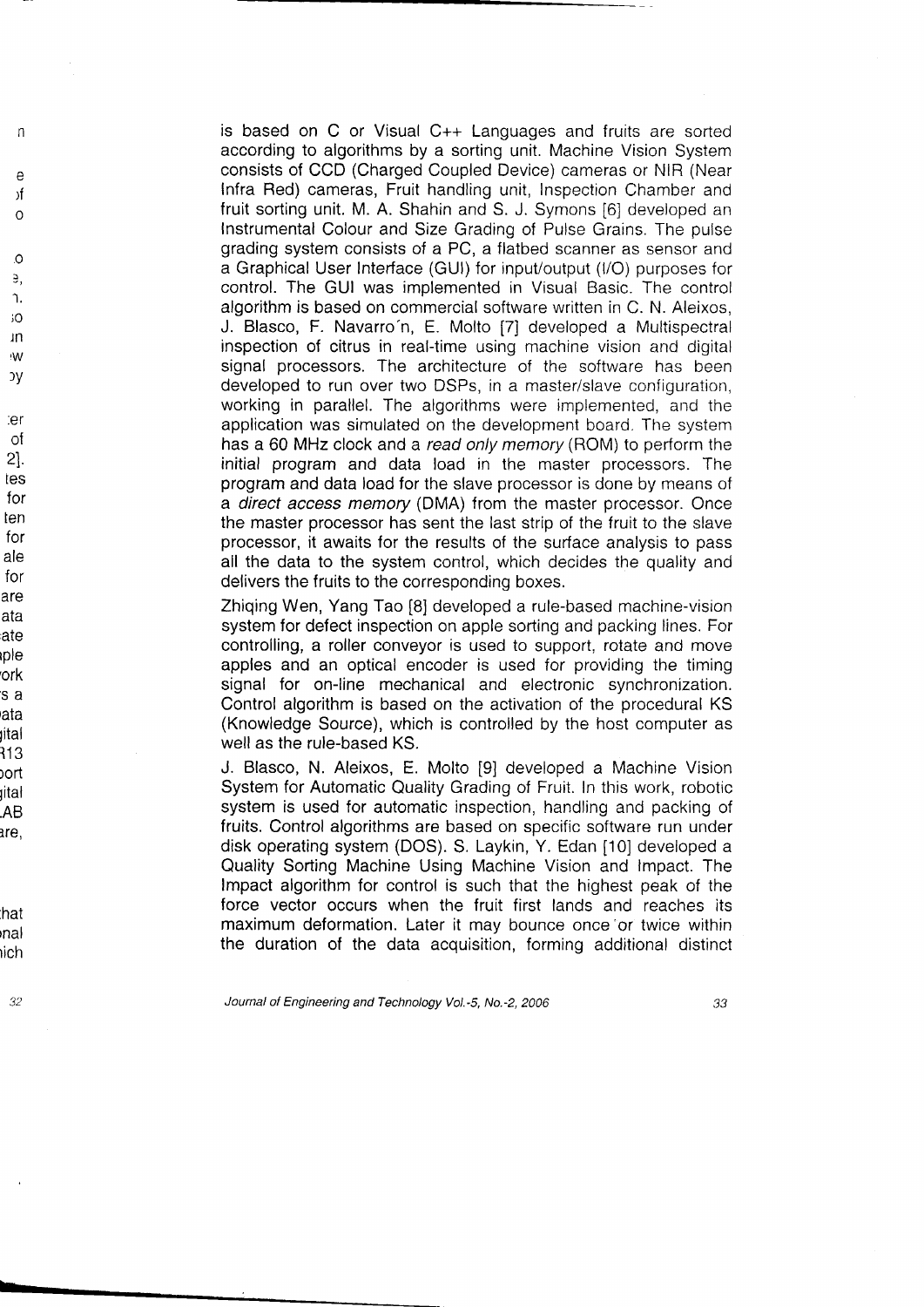peaks, each lower than the previous one. Integration of this function indicates the amount of energy lost in each impact. A softer fruit will stay in contact with the surface for longer, reaching a lower peak force and bounce to a lower height and therefore land again sooner.

Lee, Slaughter and Giles [11] designed a Robotic Weed Control Systems for tomatoes. A robotic cultivator was used as a guidance system to center the weed control system over the row. An encoder generated a pulse whenever the tractor moved forward. A micro controller was used to count pulse of the encoder to determine the location of the tractor. A sensor watch communicated via the RS-232 serial port to Pentium Pro processor and generated a digital pulse to control the precision spraying system. The control algorithm was implemented in C language. P. E. Cruvinel and E. R. Minatel [12] developed a rapid method for automated classification of oranges in living trees by size. The control algorithm was implemented in C language on a PC with Windows environment.

## 3. METHODOLOGY

### 3.1 Experimental Setup



Figure : 1 : Experimental setup (a) Exterior view (b) lnterior view

The system, shown in figure 1, consists two low cost web cams made from Logitech with a video capture of 640 x 480 pixels and frame rate of 30 frames per second. One web cam is placed at the top of the inspection chamber and the other at the bottom of the chamber to capture the upper and lower part images of the tomato respectively. A belt conveyor system is designed to carry the tomatoes in the acquisition areas. lmages are captured, processed and decision is made by the algorithms developed by using Matlab 7.0. The defected tomatoes are sorted by pushrod-cylinder system, which is operated by solenoid valve. The conveyor motor and the solenoid valve are switched by pulses from parallel port programmed by data acquisition toolbox of Matlab.

Journal of Engineering and Technology Vol.-5, No.-2, 2006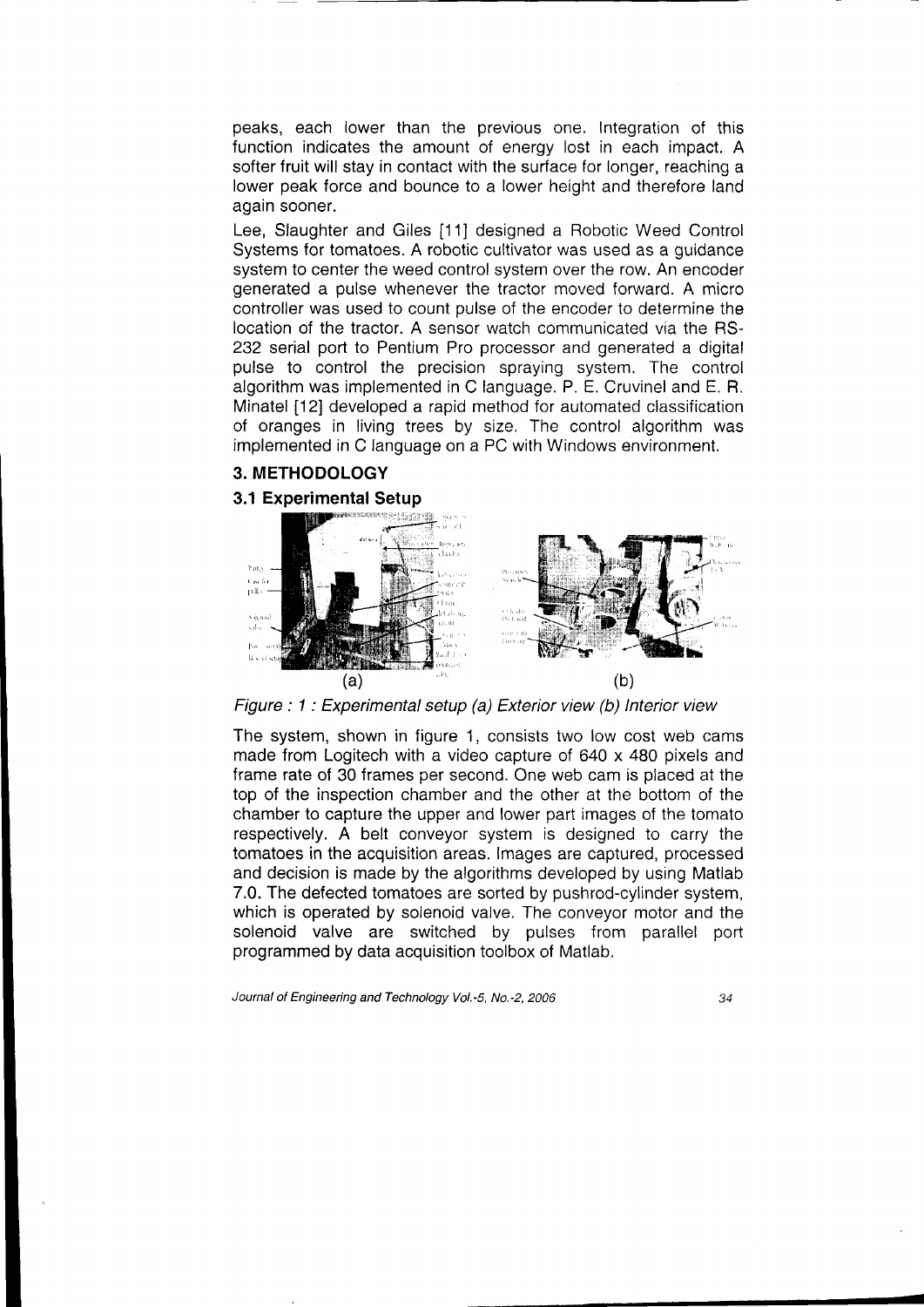#### 3.2 Defect Detection Algorithm:

For defect detection, Green house grown tomatoes are taken as samples. Two types of defects are selected for sorting, which is very common to all kinds of tomatoes. These are 1.Blossom End Rot (BER) and 2. Cracks. Other feature like Calyxes is also selected to distinguish these from defects. In image processing algorithm color image of the tomato is processed by extracting R, G and H matrix and applying a threshold. The algorithm uses bwlabel function to label the segmented images based on connected component. The decision sorting has been developed by decision logic using selected criteria and threshold values which is applied on images after processing. This approach is rule based, and it has been found that it can clearly detects the BER from good and calyxes but is less efficient in Crack-Calyx identification. So we have also applied the neural network approach to solve this problem.

### 3.3 Controlling Approach

To design the controlling system parallel port is programmed by using Matlab. The parallel port consists of eight data lines, four control lines, five status lines, and eight ground lines. Figure 2 shows the pin outs of a standard parallel port. In normal usage, the lines are controlled by the host computer software and the peripheral device following a protocol such as IEEE Standard 1284-1994. The protocol defines procedures for transferring data such as handshaking, returning status information, and so on.



Figure 2: Pin outs of standard parallel port

However, the toolbox uses the parallel port as a basic digital l/O device, and no protocol is needed. Therefore, we can use the port to input and output digital values just as we would with a typical DIO subsystem.

Journal of Engineering and Technology Vol.-5, No.-2, 2006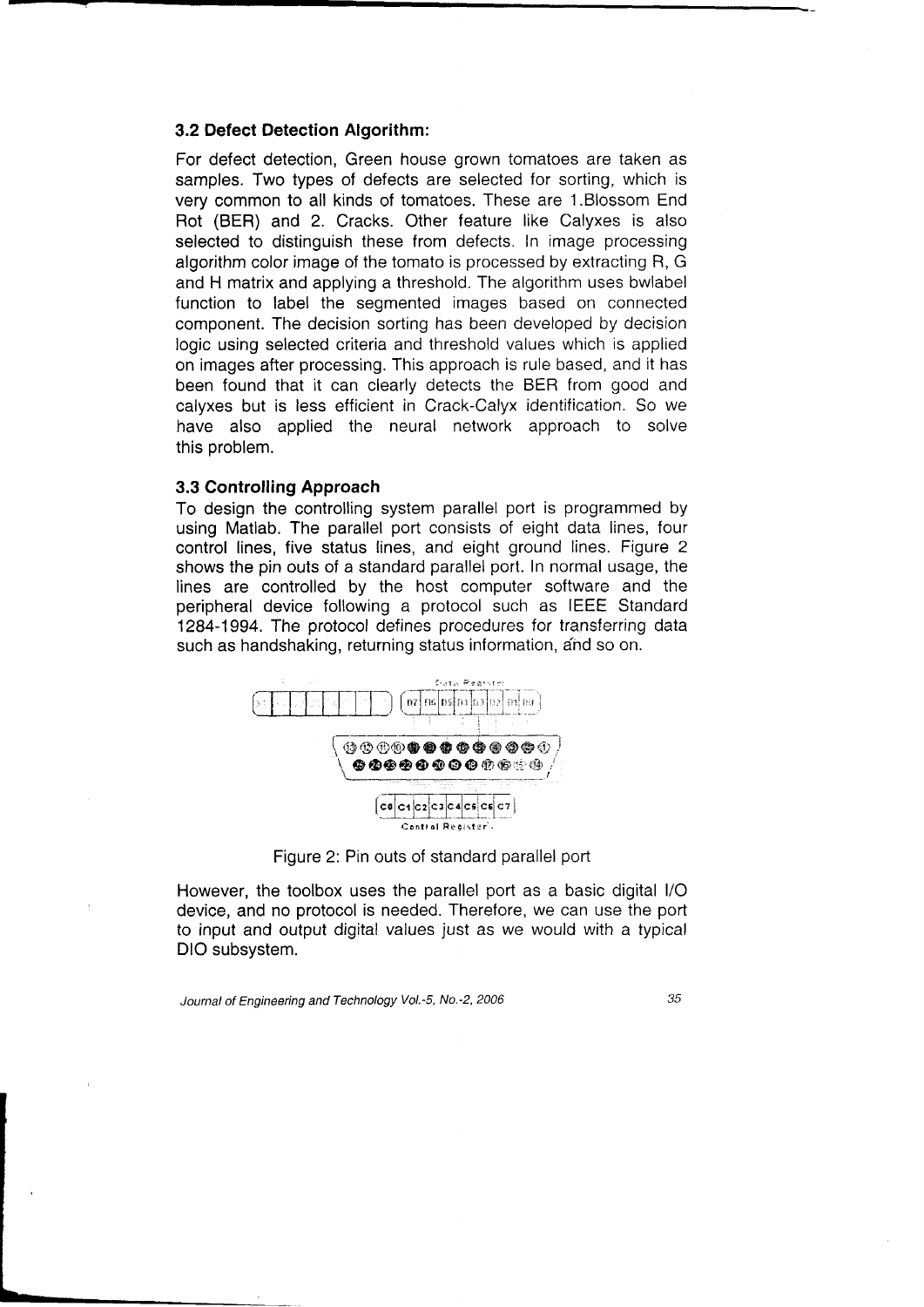The toolbox groups the 17 no ground lines into three separate ports. The port lDs and the associated pin numbers are given in the table 1 below [13].

| Port ID | Pins       | <b>Descriptions</b>               |  |  |
|---------|------------|-----------------------------------|--|--|
|         | $2 - 9$    | Eight I/O lines, with pin 9 being |  |  |
|         |            | the most significant bit (MSB)    |  |  |
|         | $10-13,15$ | Five input lines used for status  |  |  |
|         | 1.14.16.17 | Four I/O lines used for control   |  |  |

Table 1: Pin assignment of a standard parallel port

## 3.4 Main Components of the Control System

Main components of the control system are as follows:

### Proximity Sensor

A simple two-way contact switch is used for detection of the tomato. The switch has internal connection such that when it is pressed its normally close pin becomes open and normally open pin becomes closed. lt has another pin that is common. When the tomato touches the proximity switch, it closes and it sends an input pulse through the interfacing circuitry to the status pin (13) of the parallel port.

## Interfacing Circuitry

Figure 3 shows the interfacing circuitry for controlling the Machine Vision System. The Main components of interfacing circuitry are as follows:

## Buffer circuit for processing input pulse

The input pulse is passed through an Octal Buffer or Line Driver lC 74L5244 that is designed to make Hysteresis at lnputs to lmprove Noise Margins, protect the parallel port with Input Clamp Diodes that limit High-Speed Termination Effects [14].

## Parallel port (DB-25 pin female port) connector:

A 25 pin D shape connector is used to interface the parallel port of the PC. 8 and 9 pin of it is used to control the actuators such as conveyor motor and solenoid valve and 13 pin is used to receive the input pulse from proximity sensor.

Journal of Engineering and Technology Vol.-S, No.-2,2006

36

I I

-

( t\ S TI n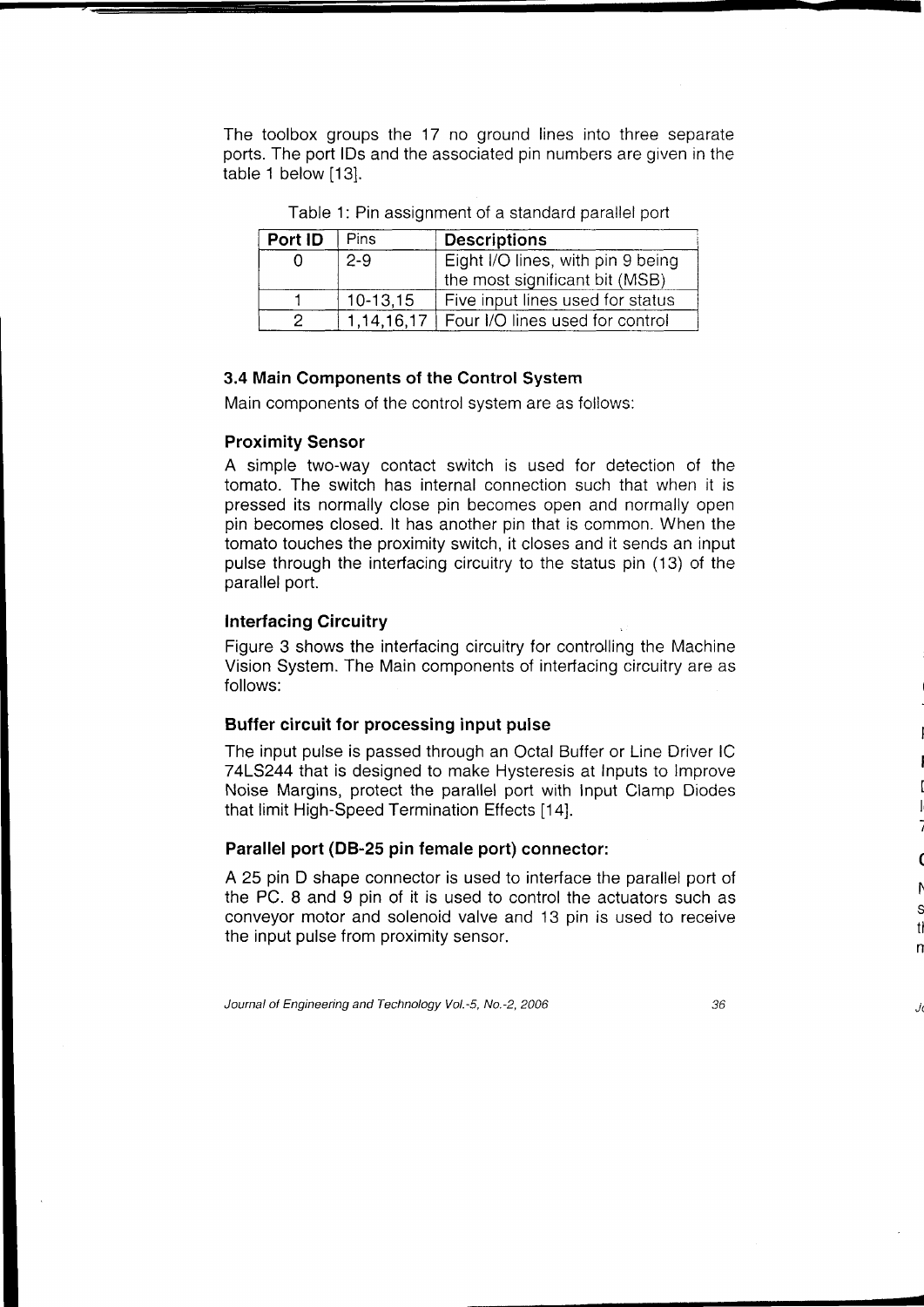

Figure 3: Interfacing circuitry for controlling Machine Vlsion System

## Driver circuit for the actuators

A driver circuit is designed by using opto-coupler for isolating the power supplies between the load and the Computer. This will protect the PC from back current due to the loads. Transistors supply more current to the loads.

### Control relay module

This module circuit is used to drive the loads by getting control pulse from the driving circuits by switching the relays.

## Power supplies

Different power supplies are used to give power to the different loads. Power supplies are made with regulated lC (7805, 7812, and 7824) so that uniform loading can be possible.

## Controller

No micro controller is used for controlling the actuators. This system uses a High Speed Pentium4 PC with 512M8 of RAM so that it can process the image data as well as send pulse to the motor and solenoid to control accordinq to the control algorithms.

Journal of Engineering and Technology Vol.-5, No.-2, 2006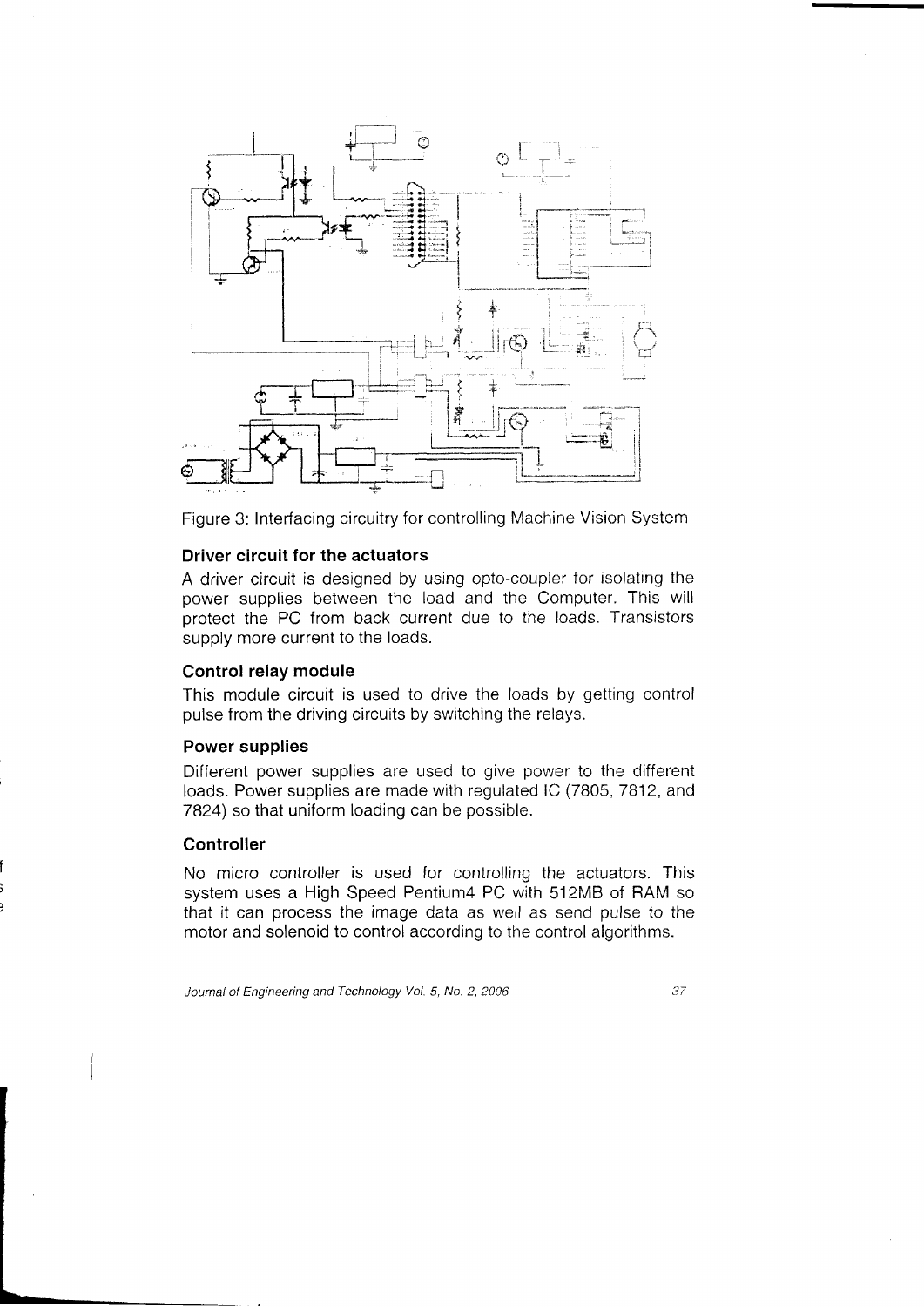### 3.5 Control Algorithms

The control algorithm is written by using data acquisition toolbox of Matlab 7.0. The algorithm consists of configuring the parallel port and selecting its status pin 13 to sense the input and 8 and 9 data. pins to control the actuators. The proximity switch is connected with pin 13 so if the switch closes it becomes high and it is read by the control algorithm and it makes the 8 pin high so that the motor stops at that instant and 9 pin high for making idle of the solenoid and image acquisition starts and followed by a simulation for defect detection and if it finds any defects it will make the 9 pin low to actuate the solenoid valve. If there is no defect the control algorithm makes both the  $8$  and  $9$  pins as high so that motor conveys the good tomato and solenoid remains at off position. Figure 4 shows the control algorithm using Parallel port.



Figure 4 : Control Algorithm

Journal of Engineering and Technology Vol.-5, No.-2, 2006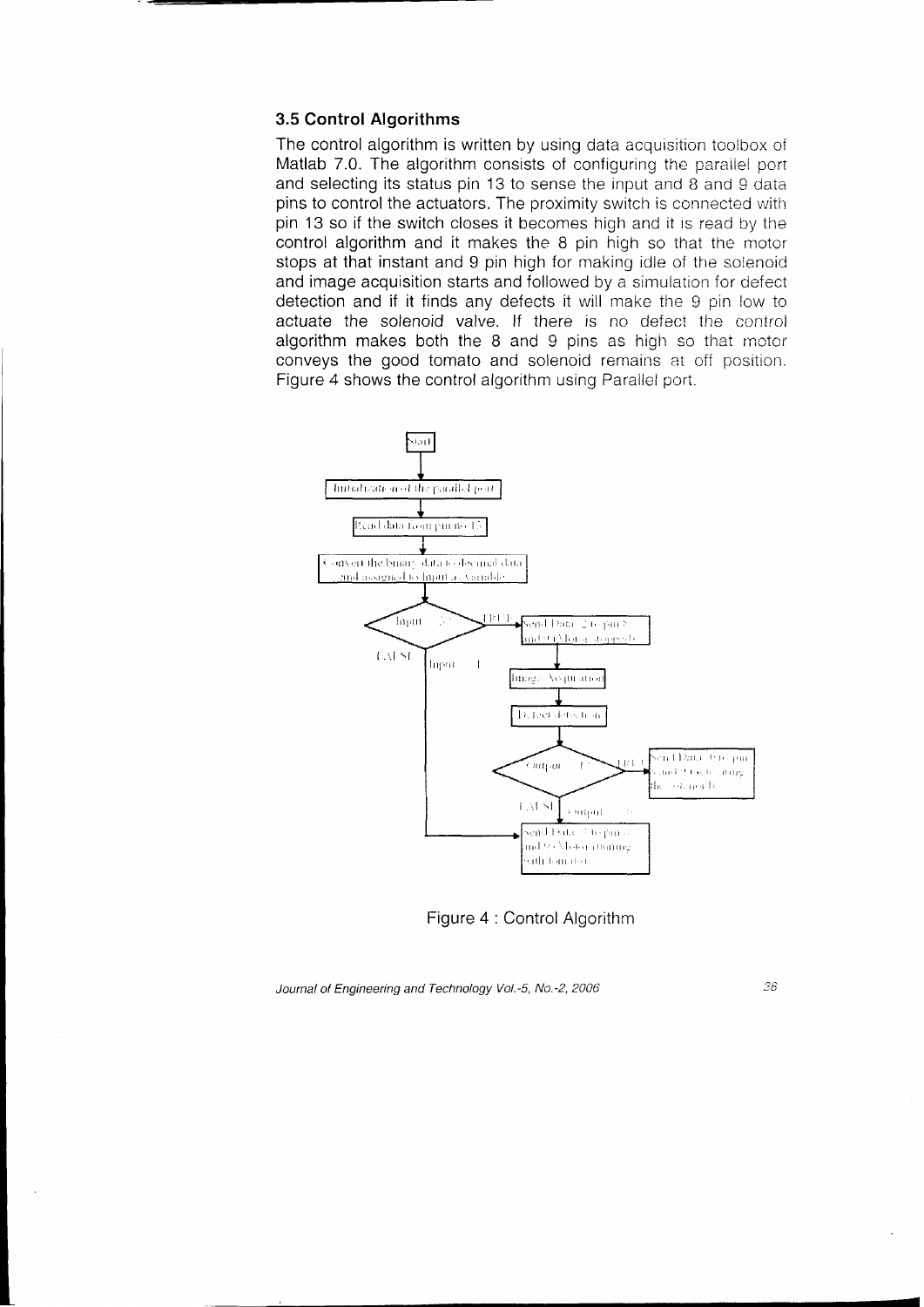## 4. DATA ANALYSIS:

## 4.1 Inspection and Control Results:

The entire control architecture is based on Pentium 4 processor with 512 MB of RAM with 866 MHz Clock speed. The image data is processed by the Microprocessor and paraliel port receives the data through a proximity sensor. The process is implemented and simulated through Matlab 7.0. After immediate sense of the tomato, the data is sent through the parallel port for processing and after decision making it sends signals to the same port for control.

With the oscilloscope, the time elapsed between the two events has been measured with an accuracy of 0.01 ms. Table 2 shows the maximum and minimum times consumed in each process.

| Table 2: Measurement of the time consumed by the inspection and |                 |  |  |
|-----------------------------------------------------------------|-----------------|--|--|
|                                                                 | control process |  |  |

| Task                       | Minimum<br>time (ms) | Maximum<br>time(ms) | Average<br>time (ms) |
|----------------------------|----------------------|---------------------|----------------------|
| Sensing the tomato at      | 10                   | 14                  | 12                   |
| proximity switch           |                      |                     |                      |
| Defect analysis and        | 90                   | 170                 | 114                  |
| recognition                |                      |                     |                      |
| (microprocessor)           |                      |                     |                      |
| Application time (start of | 90                   | 170                 | 114                  |
| motor or actuation of      |                      |                     |                      |
| solenoid valve)            |                      |                     |                      |
| Inspection speed           | 8                    | 5                   | 6                    |
| (tomato/sec)               |                      |                     |                      |
| Sorting speed              | 6                    | З                   | 5                    |
| (tomato/sec)               |                      |                     |                      |

#### 4.2 Defect Detection Results:

**F. Detect Detection riesures.**<br>For detection purposes 160 samples of each class namely Blossom End Rot (BER), Crack, Calyx and Good iomatoes are presented to the machine vision system. The results are tabulated in table 3.The same results are shown oraphically in Figure 5.

Table 3: Defect detection accuracy results

| <b>Class</b> | Type   | No. of tomatoes<br>detected | No. of<br>misdetection | <b>Detection</b><br>accuracy |
|--------------|--------|-----------------------------|------------------------|------------------------------|
| <b>BFR</b>   | Defect | 160                         | 03                     | $98.12\%$                    |
| <b>CRACK</b> | Defect | 160                         | 87                     | $45.62\%$                    |
| <b>CALYX</b> | Good   | 160                         | 45                     | 71.82%                       |
| GOOD         | Good   | 160                         | 142                    | 88.75%                       |

Journal of Engineering and Technology Vol.-5, No.-2, 2006

39

-

3t

.of oi'l ata /iin the Itor ,oid fect /to lirol otot' ron.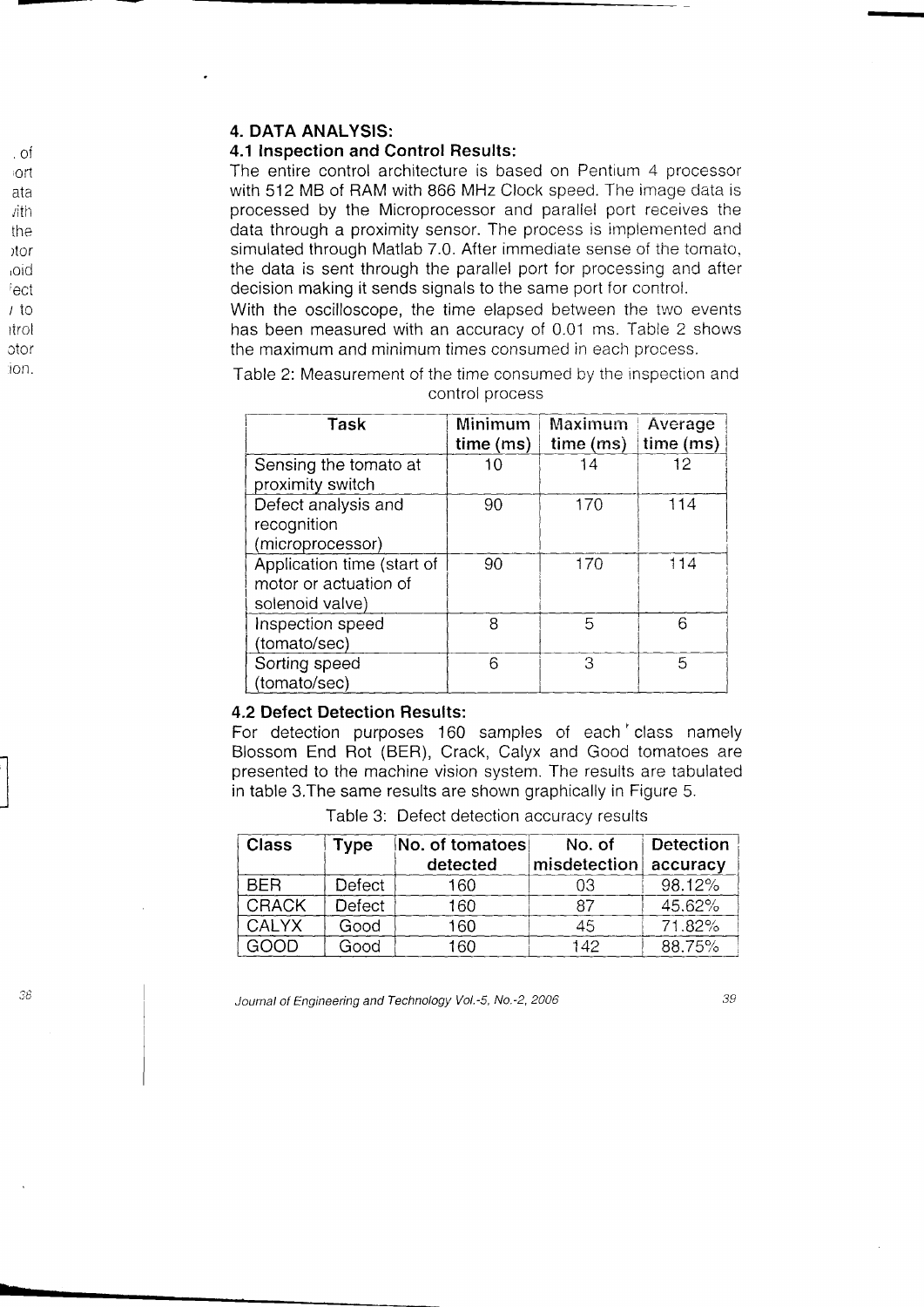

Figure 5: Detection accuracies for the various classes

## 6. CONCLUSION

Developing the control approach using Matlab gives us enormous flexibility and enhanced feature for control of the Machine Vision system. Without changing Operating System mode we have been able to modify our codes for execution of the system. The sorting speed of the defective tomatoes has been found 5 tomatoes/sec, which is an acceptable for automation of fruit sorting. In comparing with C based control it has been found sufficient fast to achieve our goal. The difficulty with C language for modern operaiing sysiem that it needs special DLL files to run and the most difficult part of it is placing the DLL at appropriate position in the program. For this purpose we need special knowledge of the use of the DLL files. And if the operating system changes we cannot modify our program so easily compared with Matlab. Matlab supports to use data acquisition cards manufactured by several renowned companies like National Instruments, Measurement Computing, Agilent Technologies, and sound card hardware from different companies. The whole machine vision system is based on Matlab so the different subsystems are interlinked and communicate easily without interpreter. The system is compact, low cost, easy to operate, easy to install and easy to modify to other fruit sorting system. The system don't have a fruit loading and unloading unit so addition of such an unit can enhance its feature and can be used in a realworld machine vision svstem.

Journal of Engineering and Technology Vol.-5, No.-2, 2006

 $40^{\circ}$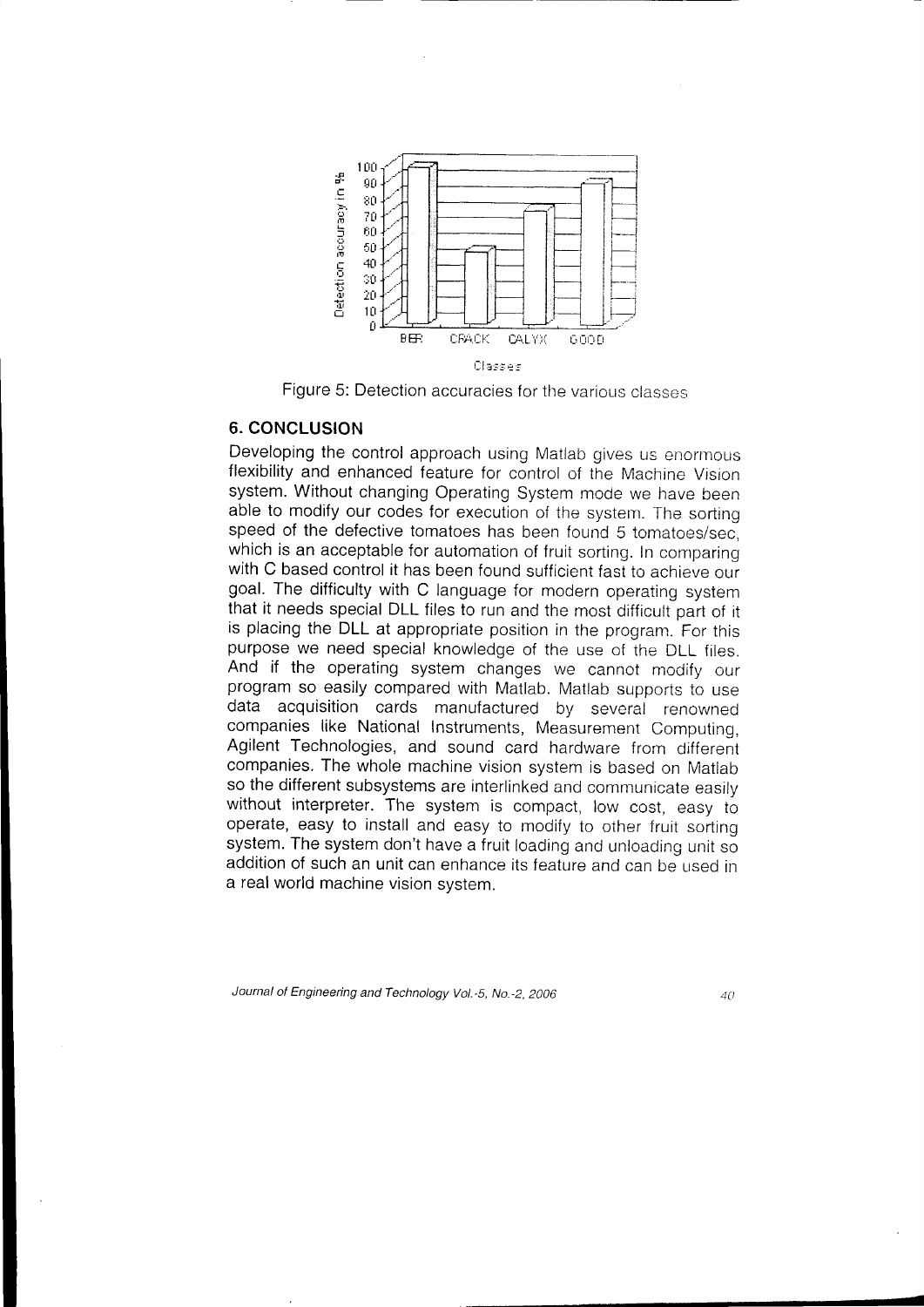## **REFERENCES**

- Rokunuzzaman, M., Akhter, M.S. and Afzulpurkar, N.V.  $[01]$ "Automatic Controlled Defect Sorter for Tomatoes based on Machine Vision", a paper published in the Proceedings of the 4<sup>th</sup> Asian Conference on Industrial Automation and Robotics, 11-13, May, 2005, Thailand, pp. 65-68.
- $[02]$ http://www.logix4u.net/parallelport1.htm (1 of 5) retrieved on 23/2/2005
- $[03]$ Axelson, Jan., Parallel Port Complete, Programming, Interfacing, & Using the PC's Parallel Printer Port, 1996, ISBN 0-9650819-1-5, pp.1-3.
- $[04]$ Engdahl, Tomi., Parallel port interfacing made easy: Simple circuits and programs to show how to use PC parallel port output capabilities, Published by ELH Communications Ltd. retrieved from http://www.epanorama.net/circuits/parallel\_output.html  $\Omega$ 20/3/2005.
- $[05]$ Emulating the Centronics Protocol in MATLAB, article, retrieved from http://www.mathworks.com/matlabcentral on 25/3/2005.
- $[06]$ Shahin, M. A. and Symons, S. J., "Instrumental Colour and Size Grading of Pulse Grains", a paper published in the proceedings of the World Congress of Computers in Agriculture and Natural Resources, 13-15, March, 2002, Iguacu Falls, Brazil, pp.107-113.
- Aleixos, N., Blasco, J., Navarro'n, F., and Molto, E.,  $[07]$ "Multispectral inspection of citrus in real-time using machine vision and digital signal processors", Computers and Electronics in Agriculture, Vol. 33, pp.121-137, 2002.
- $[08]$ Wen, Zhiqing., and Tao, Yang, "Building a rule-based machine-vision system for defect inspection on apple sorting and packing lines", Expert Systems with Applications, Vol.16, pp.307-313, 1999.
- Blasco, J., Aleixos, N., and Molto, E., "Machine Vision  $[09]$ System for Automatic Quality Grading of Fruit", Biosystems Engineering, Vol. 85 (4), pp.415-423, 2003.

Journal of Engineering and Technology Vol.-5, No.-2, 2006